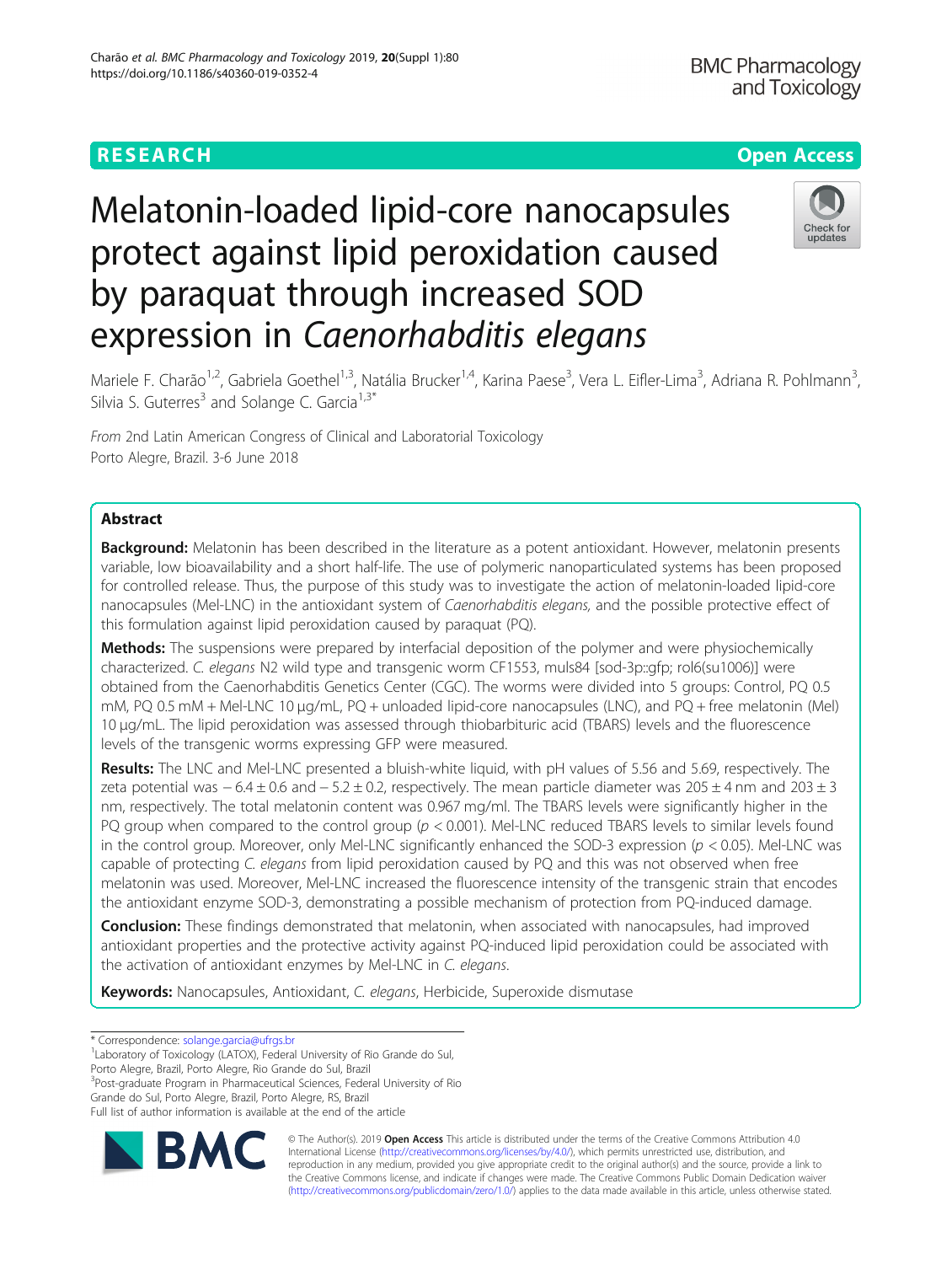#### Background

Melatonin, a hormone produced by the pineal glandule, has a high number of effects that are described in the literature, such as sedative, analgesic, and anticarcinogenic effects [[1\]](#page-5-0). Also, it is reported that melatonin acts as a potent antioxidant and a reactive oxygen species (ROS) scavenger [\[2](#page-5-0)]. In addition, it has been observed that melatonin stimulates the activation of antioxidant enzymes, inhibiting pro-oxidative enzymes [[3\]](#page-5-0), and en-hances the efficacy of mitochondrial functions [[4,](#page-5-0) [5](#page-5-0)], regulating a large number of molecular pathways, including oxidative stress, inflammation, apoptosis, and cell death in different contexts [\[2](#page-5-0)–[5\]](#page-5-0). However, melatonin presents a short half-life, variable and low bioavailability, and is quickly metabolized by the liver and is therefore not the best option for conventional formulations.

Several studies on nanotechnology have shown that this technology has a promising innovative drug release system, improving the properties of some molecules [[6](#page-5-0)– [9\]](#page-5-0). An improvement of the biological action of drugs has been demonstrated when associated with polymeric nanocapsules prepared with a biodegradable and biocompatible polymer,  $poly(\varepsilon$ -caprolactone) (PCL) [\[7](#page-5-0)]. Controlled systems delivery using polymeric nanoparticulated systems is being used to improve the properties of melatonin [\[8](#page-5-0)]. Schaffazick et al. [[9\]](#page-5-0) demonstrated that the encapsulation of melatonin, in polymeric nanocapsules, improved the antioxidant properties of this molecule as it caused a reduction in lipid peroxidation in the brain and liver of Wistar rats. Recently, our research group reported that melatonin-loaded lipid-core nanocapsules (Mel-LNC), prepared with PCL, presented protective effects against cytotoxicity and genotoxicity caused by paraquat (PQ) in the A549 cell line  $[10]$  $[10]$  $[10]$  and reduced ROS production in Caenorhabditis elegans exposed to PQ [[11\]](#page-5-0).

Paraquat (PQ) is an herbicide used in agriculture and it is highly toxic for humans and animals, being respon-sible for many cases of acute poisoning and death [\[12](#page-5-0)]. The main mechanism of toxicity of PQ is the generation of reactive oxygen species, leading to oxidative stress (OS). This process could result in deleterious effects such as lipid peroxidation, protein damage, genotoxicity, and NADPH oxidation, leading to the disruption of biochemical processes where NADPH is required [\[13](#page-5-0)–[17\]](#page-5-0).

Alternative models are a useful tool used in pharmacology and toxicological evaluations during initial studies. C. elegans is one of the best-established animal models and a very attractive experimental model due to its various characteristics: small size, short lifespan, rapid life cycle, translucent body, ability to self-fertilize and high reproductive rate, low cost, easiness to handle, and high degree of shared orthology with the human genome [[18,](#page-5-0) [19](#page-5-0)]. Moreover, it is possible to verify the possible mechanism of action through green fluorescent protein (GFP) labelled strains [[20\]](#page-6-0). However, there is still a lack of studies concerning the possible mechanism of action of Mel-LNC. Therefore, this study aimed to investigate the activity of Mel-LNC in the antioxidant system in an alternative in vivo model of Caenorhabditis elegans, and the possible protective effect of this formulation against lipid peroxidation caused by PQ.

#### **Methods**

#### Chemicals

Sorbitan monostearate and melatonin were obtained from Sigma-Aldrich (Strasbourg, France). Biodegradable polymer poly( $\varepsilon$ -caprolactone) (PCL) (MW = 50,000) was supplied by Capa (Toledo, Ohio, USA). Caprylic/capric triglyceride and polysorbate 80 were obtained from Delaware (Porto Alegre, Brazil). Bacto-agar and bactopeptone were obtained from Becton Dickinson BD® (New Jersey, USA) and HiMedia Laboratories® (Mumbai, India). Phosphoric acid and 2-thiobarbituric acid were purchased from Tedia Co (Fairfield, Ohio, USA) and Sprectrum Chemical Co (Gardena, California, USA), respectively. All other chemicals and solvents were analytical or pharmaceutical grade.

#### Preparation and physicochemical characterization of the lipid-core nanocapsules

The suspensions were prepared by interfacial deposition of the polymer  $[21, 22]$  $[21, 22]$  $[21, 22]$  $[21, 22]$ . The organic phase was constituted of melatonin, sorbitan monostearate, capylic/capric triglyceride, and PCL, and then acetone was added in the aqueous phase, which was constituted of water and polysorbate 80, under agitation. After that, the organic solvent and a fraction of the water were evaporated, and a white opaque liquid product was obtained. The final volume was adjusted to a theoretical final melatonin content of 1 mg/mL. The blank formulation of unloaded lipid-core nanocapsules (LNC) was prepared as according to previously described without the addition of melatonin.

Particle size and distribution analyses were performed by dynamic light scattering using backscatter detection at 173° (Zetasizer ZS, Malvern, UK) and volumeweighted mean diameter ([D4,3]) was determined by laser diffractometry at 25 °C (Mastersizer 2000, Malvern, UK). A calibrated potentiometer (FiveEasy, Mettler Toledo, Brazil) was used to measure the pH values at 25 °C. The zeta potential was determined by electrophoretic light scattering (ZetasizerNano ZS model ZEN 3600, Malvern, USA).

The total amount of melatonin in the formulation was determined by a high-performance liquid chromatograph equipped with an ultraviolet-visible detector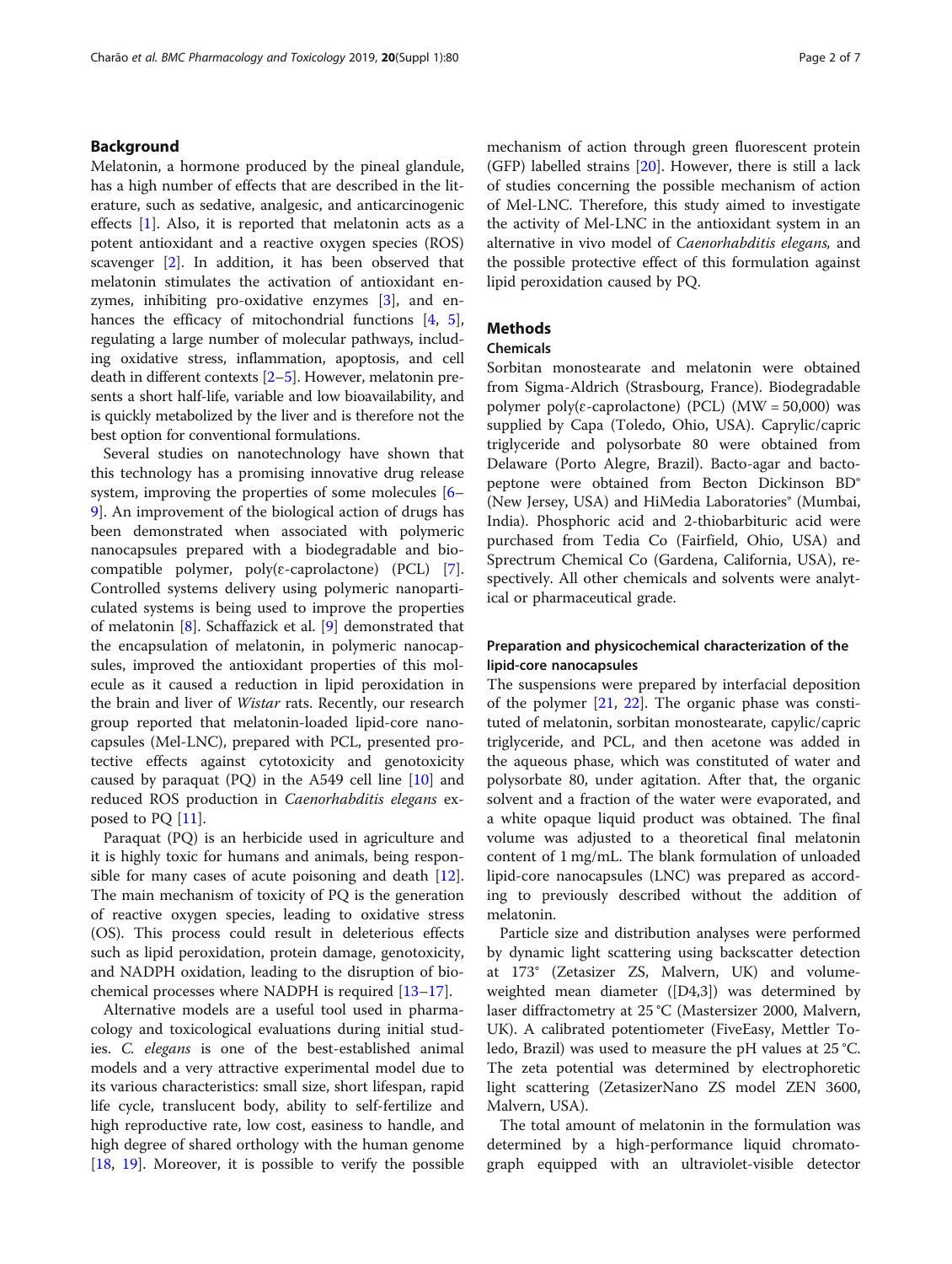(Elmer Series 200 chromatograph), as according to Schaffazick et al. [[9\]](#page-5-0).

Encapsulation efficiency (EE%) was determined indirectly by measuring free drug concentration  $(C_f)$ , according to the equation:  $EE% = (C_f - C_{total})/C_{total} \times 100$ , where  $C_{total}$  is the total concentration of melatonin in the formulation. The formulation (Mel-LNC) was put into an ultrafiltration-centrifugation unit (Millipore, Amicon® Ultra, cutoff 10,000 Da), centrifuging (10 min,  $15,300\times g$ ) and injecting the ultrafiltrate in the HPLC system as according to Schaffazick et al. [[9\]](#page-5-0).

#### Strains

The C. elegans N2 (wild-type) strains and the green fluorescent protein (GFP)-marked strain CF1553 [muls84] superoxide dismutase-3 (SOD::GFP) were maintained on nematode growth medium (NGM) plates seeded with Escherichia coli OP50 at 20 °C.

#### Synchronization

Gravid C. elegans were rinsed off the plates into centrifuge tubes and were lysed with a bleaching mixture (1% NaOCl; 0.25 M NaOH), followed by flotation in a 30% sucrose solution  $(m/v)$  to separate the eggs. The eggs were washed with M9 buffer  $(0.02 \text{ M } KH_{2}PO_{4}$ , 0.04 M  $Na<sub>2</sub>HPO<sub>4</sub>$ , 0.08 M NaCl, and 0.001 M MgSO<sub>4</sub>) and allowed to hatch overnight on NGM agar plates without bacteria [[23\]](#page-6-0).

#### **Treatment**

Without using bacteria, 2500 previously synchronized L1 worms were divided into 5 groups: Control, PQ 0.5 mM, PQ 0.5 mM + Mel-LNC 10 μg/mL, PQ 0.5 mM + LNC, and PQ  $0.5$  mM + free melatonin (Mel)  $10 \mu g/mL$  in 0.5% NaCl liquid media. The PQ + Mel-LNC, PQ + LNC, and PQ + Mel groups were pre-treated for 30 min at 20 °C, by constant agitation in a rotator, with Mel-LNC, LNC, or Mel. After three washes with 0.5% NaCl, the worms were exposed to PQ 0.5 mM for 30 min at 20 °C, by constant agitation. The PQ concentration chosen was based on a previous study [[11\]](#page-5-0), where 30% worm mortality and ROS enhancement was observed, at a concentration of PQ 0.5 mM, compared to the control group. The Mel-LNC and Mel concentrations were based on a previous study by our research group [[11](#page-5-0)]. Additionally, worms treated with saline were used as a control. After PQ exposure, the worms were washed 3 times with 0.5% NaCl to remove the treatments and then transferred to NGM recovery plates inoculated with Escherichia coli - OP50 for posterior assays.

#### Thiobarbituric acid (TBARS) assay

Thiobarbituric acid reactive substances (TBARS) were determined in the adult worms, 48 h after the end of

treatment, as a marker of lipid peroxidation for the TBA (thiobarbituric acid) assay using a 1,1,3,3-tetramethoxypropane solution as malondialdehyde (MDA) standard [[24\]](#page-6-0). The plates containing the worms were washed to remove the OP50. The nematodes were sonicated in turrax homogenizer at full amplitude for about 60 s, in order to release the lipid and protein content. Then the content was centrifuged at 12,000 g for 5 min. The supernatant was transferred to cryotubes where the TBARS reaction happened, with the addition of 0.1 M phosphoric acid solution, 20 mM sodium dodecyl sulfate solution, and 40 mM 2-thiobarbituric acid solution. The reaction took place in a water bath for 1 h and 30 min under agitation at 100 °C. Additionally, the samples were transferred to 96 well plates and their absorbance was read at 532 nm (Spectramax Me2; Molecular Devices LLC, Sunnyvale, CA, USA). The protein content of the samples was determined as according to Bradford [[25\]](#page-6-0).

#### SOD fluorescence quantification

The GFP expressing strain (CF1553 [muls84]) were subjected to acute exposure as described above. One thousand five hundred L1 worms were maintained in 100 μL of saline buffer and transferred to a 96 well plate, where total GFP fluorescence was measured after 1 h of treatment using 485 nm excitation and 530 nm emission filters and a microplate reader (Spectramax Me2, Molecular DevicesLLC, Sunnyvale, CA, USA) at 20 °C. The results were expressed as the mean percentage of fluorescence intensity relative to control wells.

#### Statistical analysis

The results were expressed as the mean ± standard deviation (SD). All figures were generated using GraphPad Prism (GraphPad Software, Inc.). The normality of data was tested by the Shapiro-Wilk test. The statistical analysis of significance was carried out using ANOVA, followed by the post hoc Bonferroni test in the SPSS Statistics software (version 22). Values of  $p \leq 0.05$  were considered statistically significant.

#### Results

#### Preparation and characterization of LNC

Both formulations, LNC and Mel-LNC, presented a bluish-white liquid macroscopic aspect, with pH values ranging from 5.56 to 5.69. Particle sizing analysis by dynamic light scattering showed hydrodynamic diameters (Z-average) ranging from 200 to 209 nm (Table [1](#page-3-0)). The LNC and Mel-LNC presented low polydispersity indexes and a narrow distribution (Table [1](#page-3-0)). The zeta potential for the LNC and Mel-LNC was  $-6.4 \pm 0.6$  and  $-5.2 \pm$ 0.2, respectively. The total melatonin content was 0.967 mg/ml with an EE% of 39.5%.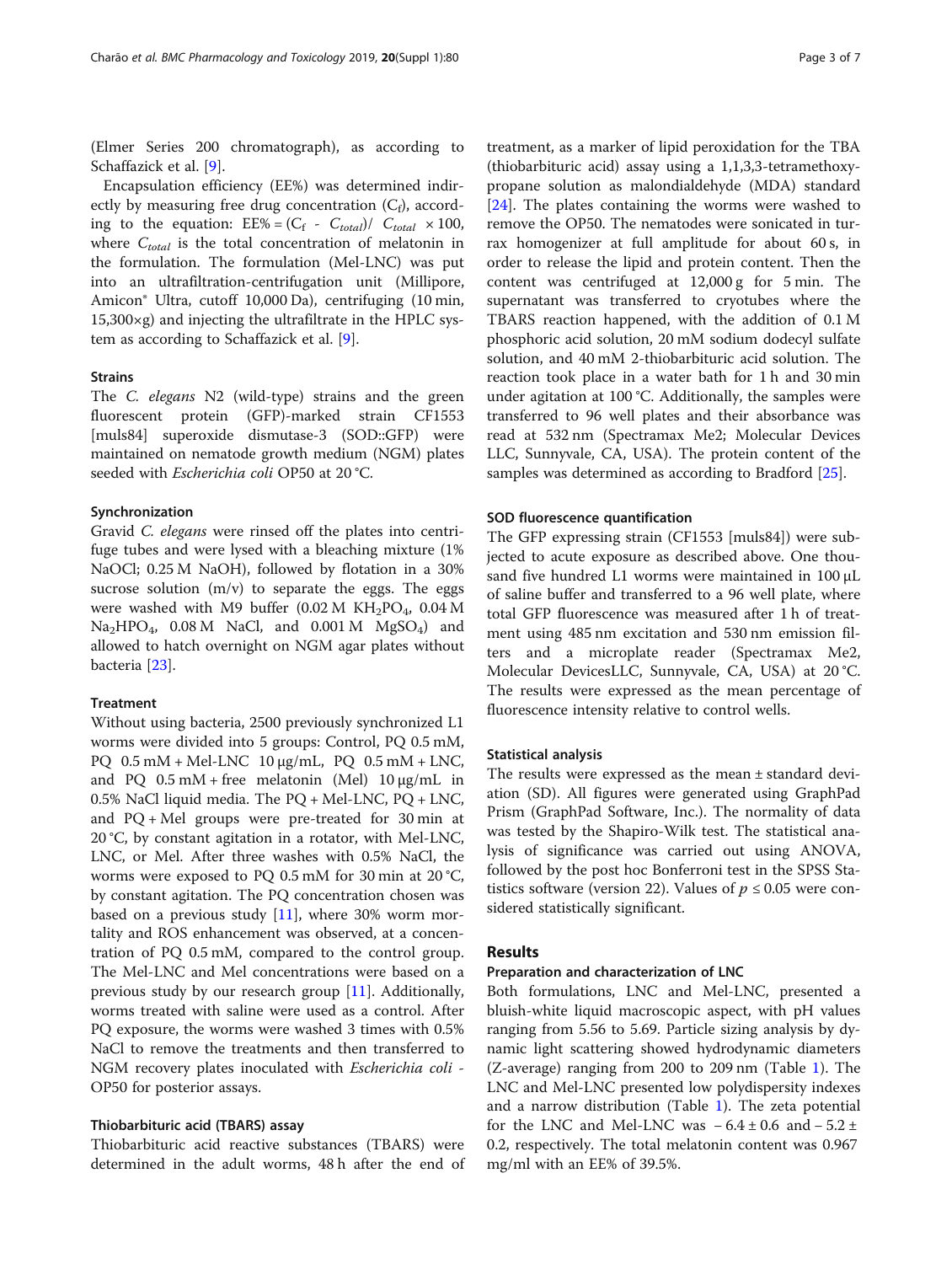|         | Particle size (nm)      |                        | Zeta              | pH             | Span            | PDI             |
|---------|-------------------------|------------------------|-------------------|----------------|-----------------|-----------------|
|         | $D [3, 4]$ <sup>a</sup> | z-average <sup>D</sup> | potential<br>(mV) |                |                 |                 |
| LNC     | $205 \pm 4.4$           | $199 \pm 0.2$          | $-6.40 \pm 0.6$   | $5.36 \pm 0.3$ | $1.74 \pm 0.02$ | $0.10 \pm 0.01$ |
| Mel-LNC | $203 + 3.6$             | $199 + 2.5$            | $-5.20 + 0.2$     | $5.46 + 0.2$   | $1.77 + 0.02$   | $0.12 \pm 0.04$ |

<span id="page-3-0"></span>Table 1 Physicochemical characterization of the formulations

<sup>a</sup>laser diffratometry; <sup>b</sup>dynamic light scattering analysis; LNC Unloaded lipid-core nanocapsules, Mel-LNC Melatonin-loaded lipid-core nanocapsules. Results are expressed as mean ± SD. Number of samples?

#### Effects of treatment with LNC, Mel-LNC, and Mel on PQinduced lipid peroxidation

As according to previous studies by our research group, 30% of the worms exposed to PQ 0.5 mM were not alive 24 h after treatment, in contrast with the control group, where significant mortality was not observed. Pretreatment with Mel-LNC, before PQ exposure, was capable of significantly increasing the survival rate of the worms (about 25%) when compared with the worms that did not receive the pre-treatment. The same was not observed when the worms were pre-treated with free melatonin.

Since lipid peroxidation is one of the toxic effects caused by PQ, we determined the TBARS levels in exposed worms. The lipid peroxidation assay demonstrated a significant increase in TBARS levels in worms exposed to PQ when compared to the control group (Fig. 1;  $p < 0.001$ ). When the worms were pretreated with free melatonin and LNC, it was not possible to verify any protection from lipid peroxidation inflicted by PQ, whereas Mel-LNC significantly decreased the TBARS levels induced by this herbicide (Fig. 1;  $p < 0.001$ ).

#### Effects of treatment with Mel-LNC and Mel on GFPtagged protein levels

Regarding the possible mechanism of action of Mel-LNC, it was possible to observe that this formulation was responsible for the increase in fluorescence levels of the transgenic worms CF1553 (Fig. 2). This strain expresses the antioxidant enzyme superoxide dismutase-3 (SOD-3), which is responsible for the detoxification of reactive oxygen species (ROS), reducing the toxic effects induced by overproduction of ROS caused by PQ exposure. These effects were not observed when the worms were exposed to Mel, indicating that free melatonin is less effective in inducing SOD-3 expression, which is responsible for protecting the worms.

#### **Discussion**

In this study, it was demonstrated that Mel-LNC was capable of protecting C. elegans from lipid peroxidation caused by PQ. ROS overproduction is the main mechanism of PQ toxicity, inducing cell damage such as membrane injury, leading to the formation of products of lipid peroxidation, measured by TBARS assay. Additionally, Mel-LNC increased the fluorescence intensity of the transgenic strain CF1553 [muls84], which presented homology with antioxidant enzymes SOD-3 in humans. These findings demonstrated that activation of SOD-3



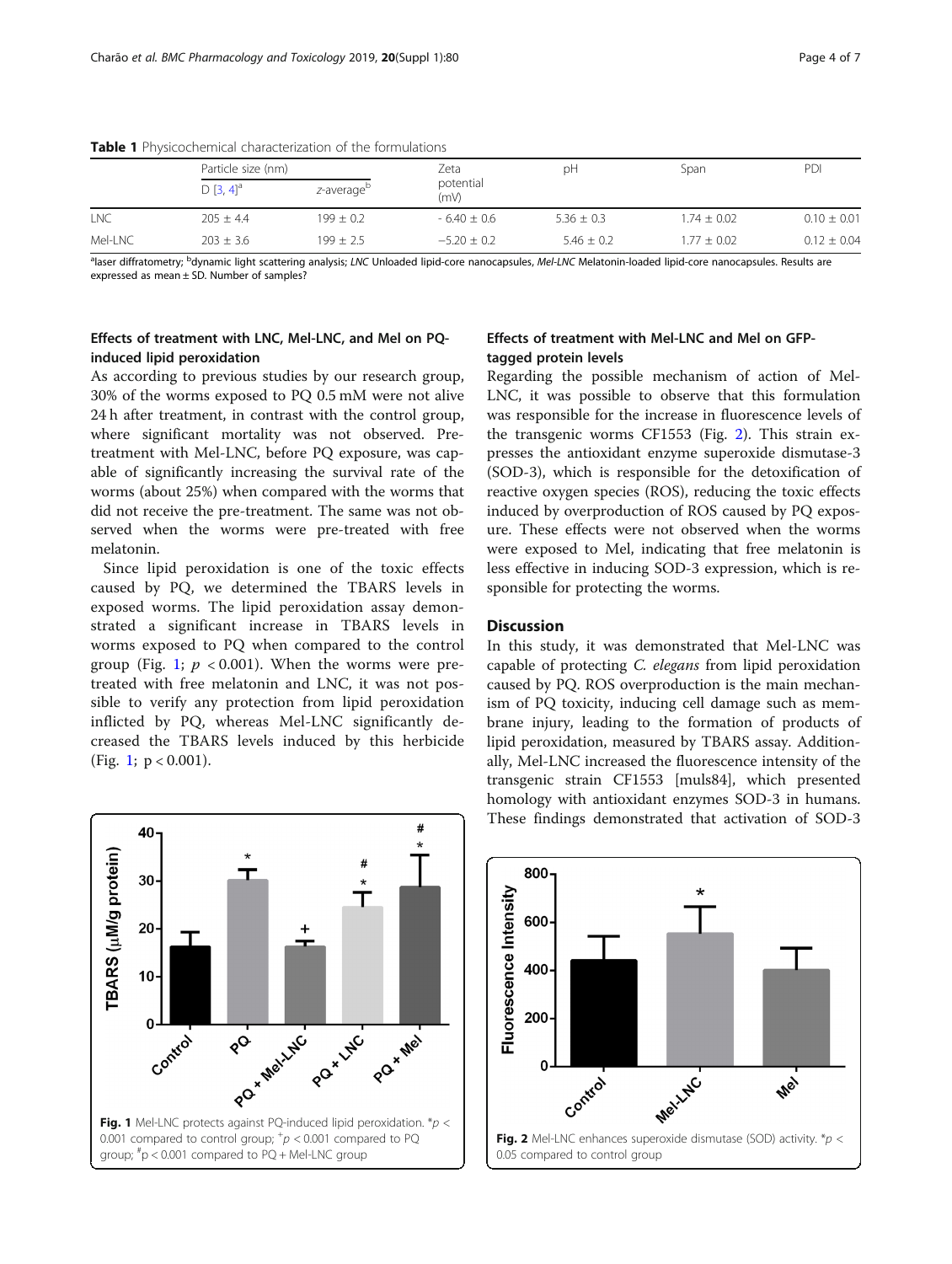could be involved in mediating Mel-LNC protection from PQ toxicity.

The characterization of the formulations used in this study (LNC and Mel-LNC) presented mean particle sizes similar to other studies that have used nanocapsules prepared by deposition of pre-formed polymer [\[26,](#page-6-0) [27\]](#page-6-0). The characterization of formulations is an essential step in toxicological and pharmacological studies, providing trustworthy results and conclusions. The polymer used in the formulation is responsible for the negative zeta potential values and these values were near zero because of the presence of polysorbate 80. These characteristics make the formulation stable and avoid the formation of aggregates due to a steric repulse mechanism among the particles [\[27\]](#page-6-0). The low polydispersity index indicated the narrow particle distribution for both formulations (LNC and Mel-LNC). The total melatonin content in the Mel-LNC was 96.7%, and the EE% was 39.5%, as according to previous studies that have used the same formulation [[10,](#page-5-0) [11](#page-5-0)]. Furthermore, previous studies have reported that encapsulation of some substances improves their biological action [[28](#page-6-0)–[30](#page-6-0)].

Melatonin and its metabolite are described as potent free radical scavengers [[31\]](#page-6-0). Recently, it was demonstrated that exogenous melatonin reduced oxidative stress induced by hydrogen peroxide  $(H_2O_2)$  through modulation of the ErK/Akt/NFkB pathway [\[32](#page-6-0)]. In addition, Garcia-Rubio et al. [[33\]](#page-6-0) showed that melatonin prevented cell damage in hepatocytes caused by PQ in an in vitro assay, confirming that melatonin is responsible for protecting against oxidative stress induced by this herbicide.

The toxic mechanism of PQ is mainly the formation of ROS leading to oxidative stress. PQ is responsible for inhibition of the electron transport chain and reacts with NADPH forming a PQ-radical. This radical reacts with oxygen and generates superoxide radicals. The antioxidant enzyme involved in this detoxification is superoxide dismutase, which converts superoxide anion to a relatively lower active form of hydrogen peroxide [[34](#page-6-0)]. In C. elegans it is possible to investigate the involvement of this antioxidant enzyme with strain CF1553. The imbalance between oxidant species and antioxidants results in cell damage, such as lipid peroxidation. Due to its antioxidant capacity, melatonin has been described in cases of acute PQ intoxication [\[35](#page-6-0)–[37\]](#page-6-0). In this study, it was possible to observe that Mel-LNC significantly reduced lipid peroxidation in worms exposed to PQ when compared to the PQ,  $PQ + LNC$ , and  $PQ + Mel$  groups. These findings reinforce one of the advantages of nanotechnology: improving the biological action of substances [[38](#page-6-0)–[40](#page-6-0)]. There are reports describing the biological action of LNC per se  $[41]$  $[41]$ ; however, in this study, this was not observed.

All cellular components are susceptible to ROS action; however, the lipid membrane is one of the most affected. Higher levels of TBARS were observed in C. elegans when exposed to PQ compared to the control group (not exposed to PQ), and this is a good way to evaluate lipid peroxidation in this model [[20\]](#page-6-0). The lipid peroxidation process leads to modifications in the structure and permeability of cell membranes and the formation of secondary products [\[42](#page-6-0)].

Melatonin is also described as a modulator of some antioxidant enzymes that help the body to eliminate reactive oxygen and nitrogen species [\[43\]](#page-6-0). Our results demonstrated that Mel-LNC significantly increases SOD-3 expression, which is crucial to protect the worms from superoxide radicals formed by PQ. These results were in agreement with a recent study from Choudhary et al. [[44\]](#page-6-0), which demonstrated that melatonin was able to reduce lipid peroxidation and increase SOD and CAT activity in ewes. Moreover, the same has been observed in an in vitro assay with fresh hepatocytes, where there was a decrease in MDA levels and modulation of the antioxidant enzymes SOD and CAT in an oxidative stress model induced by  $H_2O_2$  [\[33](#page-6-0)].

Wen et al. demonstrated that polydatin, a natural resveratrol glycoside, enhanced SOD-3::GFP expression in CF1553 worms, improving oxidative stress re-sistance in this model [[45](#page-6-0)]. Moreover, an experimental study using two new molecules with antioxidant properties, 4-phenylselanyl- and 4-phenyltellanyl-7-chloroquinoline, showed the involvement of SOD-3 in preventing PQ-induced mortality and lifespan reduction in C. elegans [[20\]](#page-6-0).

Tambara et al. [\[46](#page-6-0)] reported that extract obtained from pitanga fruit (a native Brazilian fruit) presented beneficial effects when C. elegans were exposed to stressors  $(H_2O_2)$  and juglone), and was responsible for activating genes involved in antioxidant defenses, such as SOD-3. It was demonstrated that Se- and Texylofuranosides did not present toxic effects in concentrations that prevent and/or reverse the oxidative damage induced by manganese, as well as increasing SOD-3 expression [[47\]](#page-6-0).

The better effects of Mel-LNC observed in this study could be due to the mechanism of distribution of melatonin when this molecule is associated with polymeric nanocapsules and the characteristics of LNC per se. About 30–40% of melatonin is incorporated into the nanocapsules and this leads to a large load arrival of this molecule in cells, in this case in lipid membranes, where each nanocapsule present in the suspension can carry about 1200 molecules of melatonin. To our knowledge, this is the first time that the involvement of nanoencapsulated melatonin in SOD-3 expression has been demonstrated in C. elegans. These findings show that the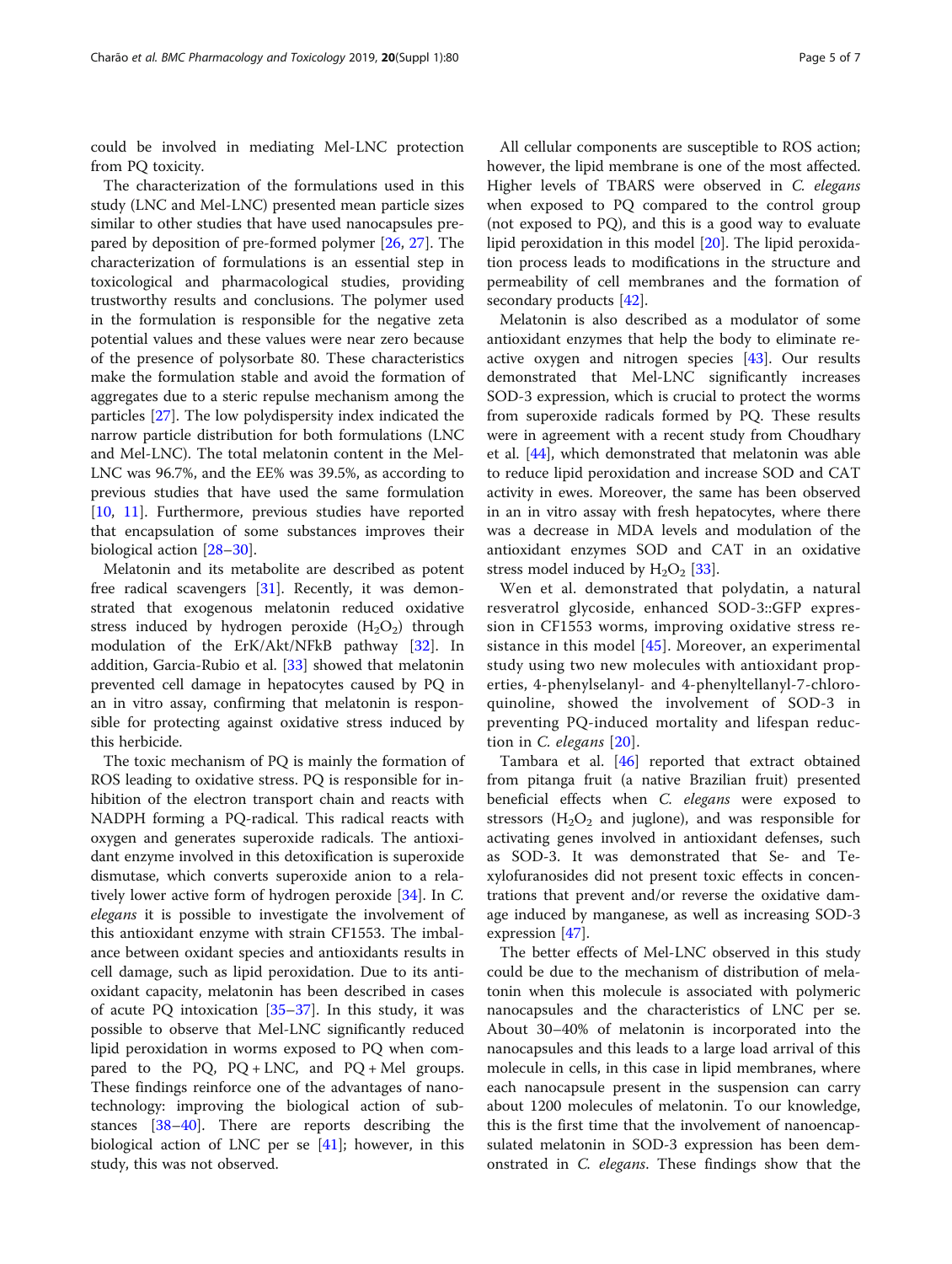<span id="page-5-0"></span>protective activity against oxidative stress induced by PQ is closely associated with the increase of antioxidant enzyme SOD-3 by Mel-LNC in C. elegans.

#### Conclusion

Taken together, these results show that pre-treatment with MEL-LNC decreased lipid peroxidation probably through modulation of SOD enzymatic activity. Interestingly, these results were only observed in C. elegans treated with nanoencapsuled melatonin. Therefore, in this study Mel-LNC was more effective against paraquat damage, showing that nanotechnology presents a useful tool for improving the characteristics and biological properties of melatonin.

#### Abbreviations

EE%: Encapsulation efficiency; H<sub>2</sub>O<sub>2</sub>: Hydrogen peroxide; LNC: Unloaded lipid-core nanocapsules; LOO: Lipid peroxyl readical; MDA: Malondialdehyde; Mel: Free melatonin; Mel-LNC: Melatonin-loaded lipid-core nanocapsules; NADPH: Nicotinamide adenine dinucleotide phosphate; NGM: Nematode growth medium; OS: Oxidative stress; PCL: Poly(ɛ-caprolactone); PQ: Paraquat; ROS: Reactive oxygen species; SOD-3: Superoxide dismutase-3; TBA: Thiobarbituric acid; TBARS: Thiobarbituric acid reactive substances

#### Acknowledgements

We thank the Caenorhabditis Genetics Center (CGC) at the University of Minnesota for providing the worm strains.

#### About this supplement

This article has been published as part of BMC Pharmacology and Toxicology Volume 20 Supplement 1, 2019: Proceedings of Toxi-Latin 2018. The full contents of the supplement are available online at [https://](https://bmcpharmacoltoxicol.biomedcentral.com/articles/supplements/volume-20-supplement-1) [bmcpharmacoltoxicol.biomedcentral.com/articles/supplements/volume-20](https://bmcpharmacoltoxicol.biomedcentral.com/articles/supplements/volume-20-supplement-1) [supplement-1](https://bmcpharmacoltoxicol.biomedcentral.com/articles/supplements/volume-20-supplement-1).

#### Authors' contributions

MFC performed the treatment and assays with C elegans, carried out the statistical analysis, and assisted in writing the manuscript. GG participated in the quantification of TBARS levels and the fluorescence microscopy analysis. NB contributed to the research design and data analysis, and assisted in writing the manuscript. KP, ARP, and SSG participated in the preparation and physicochemical characterization of the nanocapsules and assisted in writing the manuscript. VLE and SCG conceived and participated in the project design and coordination and corrected the manuscript. All authors contributed to writing the final manuscript and approved it.

#### Funding

This study was supported by FAPERGS/CNPq (16/2551–0000467-6) and INCT/ CNPq-MCTI (465787/2014–8). A PhD research fellowship for MF Charão was provided by CAPES. SC Garcia, SS Guterres, AR Pohlmann, and V Eifler-Lima are recipients of CNPq research fellowships and grants. Publication costs are funded by SC Garcia's CNPq fellowship.

#### Availability of data and materials

The data for this study are available from the corresponding author on reasonable request.

#### Ethics approval and consent to participate Not applicable.

#### Consent for publication

Not applicable.

#### Competing interests

The authors declare that they have no competing interests.

#### Author details

<sup>1</sup> Laboratory of Toxicology (LATOX), Federal University of Rio Grande do Sul Porto Alegre, Brazil, Porto Alegre, Rio Grande do Sul, Brazil. <sup>2</sup>Laboratory of Analytical Toxicology, Feevale University, Novo Hamburgo, Brazil, Novo Hamburgo, RS, Brazil. <sup>3</sup>Post-graduate Program in Pharmaceutical Sciences, Federal University of Rio Grande do Sul, Porto Alegre, Brazil, Porto Alegre, RS, Brazil. <sup>4</sup> Department of Physiology and Pharmacology, Federal University of Santa Maria, Porto Alegre, Brazil, Santa Maria, RS, Brazil.

#### Published: 19 December 2019

#### References

- 1. Cos S, et al. Influence of melatonin on invasive and metastatic properties of MCF-7 human breast cancer cells. Cancer Res. 1998;58:4383–90.
- 2. Ding K, et al. Melatonin stimulates antioxidant enzymes and reduces oxidative stress in experimental traumatic brain injury: the Nrf2-ARE signaling pathway as a potential mechanism. Free Radic Biol Med. 2014;73C: 1–11.
- 3. Galano A, Tan D, Reiter RJ. Melatonin: a versatile protector against oxidative DNA damage. Molecules. 2018;23:530–66.
- 4. Chabra A, Shokrzadeh M, Naghshvar F, Salehi F, Ahmadi A. Melatonin ameliorates oxidative stress and reproductive toxicity induced by cyclophosphamide in male mice. Hum Exp Toxicol. 2014;33:185–95.
- 5. Olayaki LA, Alagbonsi IA, Abdulrahim AH, Adeyemi WJ, Bakare M, Omeiza N. Melatonin prevents and ameliorates lead-induced gonadotoxicity through antioxidative and hormonal mechanisms. Toxicol Ind Health. 2018. [https://](https://doi.org/10.1177/0748233718773508) [doi.org/10.1177/0748233718773508.](https://doi.org/10.1177/0748233718773508)
- 6. Pohlmann AR, Fonseca FN, Paese K, Detoni CB, Coradini K, Beck RC, et al. Poly(-caprolactone) microcapsules and nanocapsules in drug delivery. Expert Opin Drug Deliv. 2013;10:623–38.
- 7. Zhai Q, Duan H, Wang Y, Huang C, Niu Y, Dai Y, et al. Genetic damage induced by organic extract of coke oven emissions on human bronchial epithelial cells. Toxicol In Vitro. 2012;26:752–8.
- 8. Schaffazick SR, Pohlmann AR, Guterres SS. Nanocapsules, nanoemulsion and nanodispersion containing melatonin: preparation, characterization and stability evaluation. Pharmazie. 2007;62:354–60.
- 9. Schaffazick SR, Pohlmann AR, de Cordova CA, Creczynski-Pasa TB, Guterres SS. Protective properties of melatonin-loaded nanoparticles against lipid peroxidation. Int J Pharm. 2005;289:209–13.
- 10. Charão MF, Baierle M, Gauer B, Goethel G, Fracasso R, Paese K, et al. Protective effects of melatonin-loaded lipid-core nanocapsules on paraquatinduced cytotoxicity and genotoxicity in a pulmonary cell line. Mutat Res Genet Toxicol Environ Mutagen. 2015;784-785:1–9.
- 11. Charão MF, Souto C, Brucker N, Barth A, Jornada DS, Fagundez D, et al. Caenorhabditis elegans as an alternative in vivo model to determine oral uptake, nanotoxicity, and efficacy of melatonin-loaded lipid-core nanocapsules on paraquat damage. Int J Nanomedicine. 2015;10:5093–106.
- 12. Zerin T, Kim YS, Hong SY, Song HY. Protective effect of methylprednisolone on paraquat-induced A549 cell cytotoxicity via induction of efflux transporter, P-glycoprotein expression. Toxicol Lett. 2012;208:101–7.
- 13. Kushwaha S, Vikram A, Trivedi PP, Jena GB. Alkaline, Endo III and FPG modified comet assay as biomarkers for the detection of oxidative DNA damage in rats with experimentally induced diabetes. Mutat Res. 2011;726: 242–50.
- 14. Suntres ZE. Role of antioxidants in paraquat toxicity. Toxicol. 2002;180:65–77.
- 15. Yeh ST, Guo HR, Su YS, Lin HJ, Hou CC, Chen HM. Protective effects of Nacetylcysteine treatment post acute paraquat intoxication in rats and in human lung epithelial cells. Toxicol. 2006;223:181–90.
- 16. Mitsopoulos P, Suntres ZE. Cytotoxicity and gene array analysis of alveolar epithelial A549 cells exposed to paraquat. Chem Biol Interact. 2010;188:427– 36.
- 17. Mehdi SH, Qamar A. Paraquat-induced ultrastructural changes and DNA damage in the nervous system is mediated via oxidative-stress-induced cytotoxicity in Drosophila melanogaster. Toxicol Sci. 2013;134:355–65.
- 18. Pinkas A, Martins AC Jr, Aschner M. C. elegans an emerging model to study metal-induced RAGE-related pathologies. Int J Environ Res Public Health. 2018. <https://doi.org/10.3390/ijerph15071407>.
- 19. Ruszkiewicz JA, Pinkas A, Miah MR, Weitz RL, Lawes MJA, Akinyemi AJ, et al. C. elegans as a model in developmental neurotoxicology. Toxicol Appl Pharmacol. 2018;354:126–35.